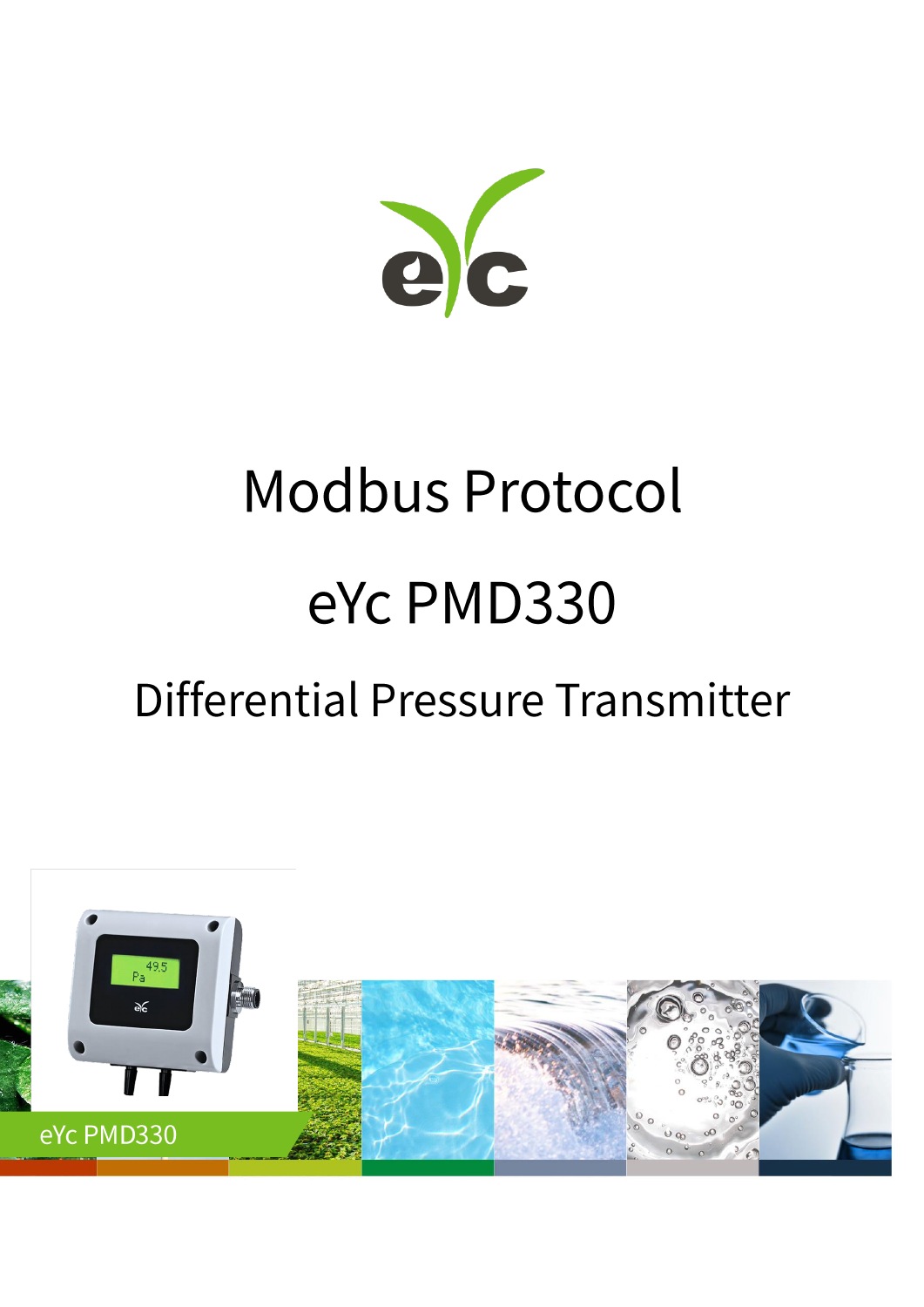

#### **Differential Pressure Transmitter**

#### **Introduction**

This document describes the protocol detail of Modbus for PMD330

#### **Hardware interface**

- The interface on the sensor is RS-485.
- Hardware named D+, D-
- Meet the standards TIA/EIA-232-F and TIA/EIA-485-A

#### **RS-485 Slave Address, Baud rate, Data format**

- Slave Address: 1 ... 247
- Baud rate: 9600, 19200, 38400, 57600, 115200
- Parity: None, Even, Odd
- Data length: 8 bit
- Stop bit: 1 or 2 bit
- Default Address = 1, Data format= 9600, N81

#### **About Modbus (ref PI–MBUS–300)**

- Support RTU mode
- Broadcast support (Address 0)
- Bit addressable items (i.e. Coils and Discrete inputs) will not be implemented
- Measurement Values are represented in IEEE 754 single-precision 32-bit floating point type [http://en.wikipedia.org/wiki/IEEE\\_754](http://en.wikipedia.org/wiki/IEEE_754)
- Modbus protocol structure:
	- **1st byte: Address (1 ... 247)**
	- 2nd byte: Function code (1 byte)
	- 3~Nth bytes: Data bytes
	- $N+1$ th~N+2th byte: CRC (16 bits), LSB first

合

www.eyc-tech.com

 $• • •$ *1*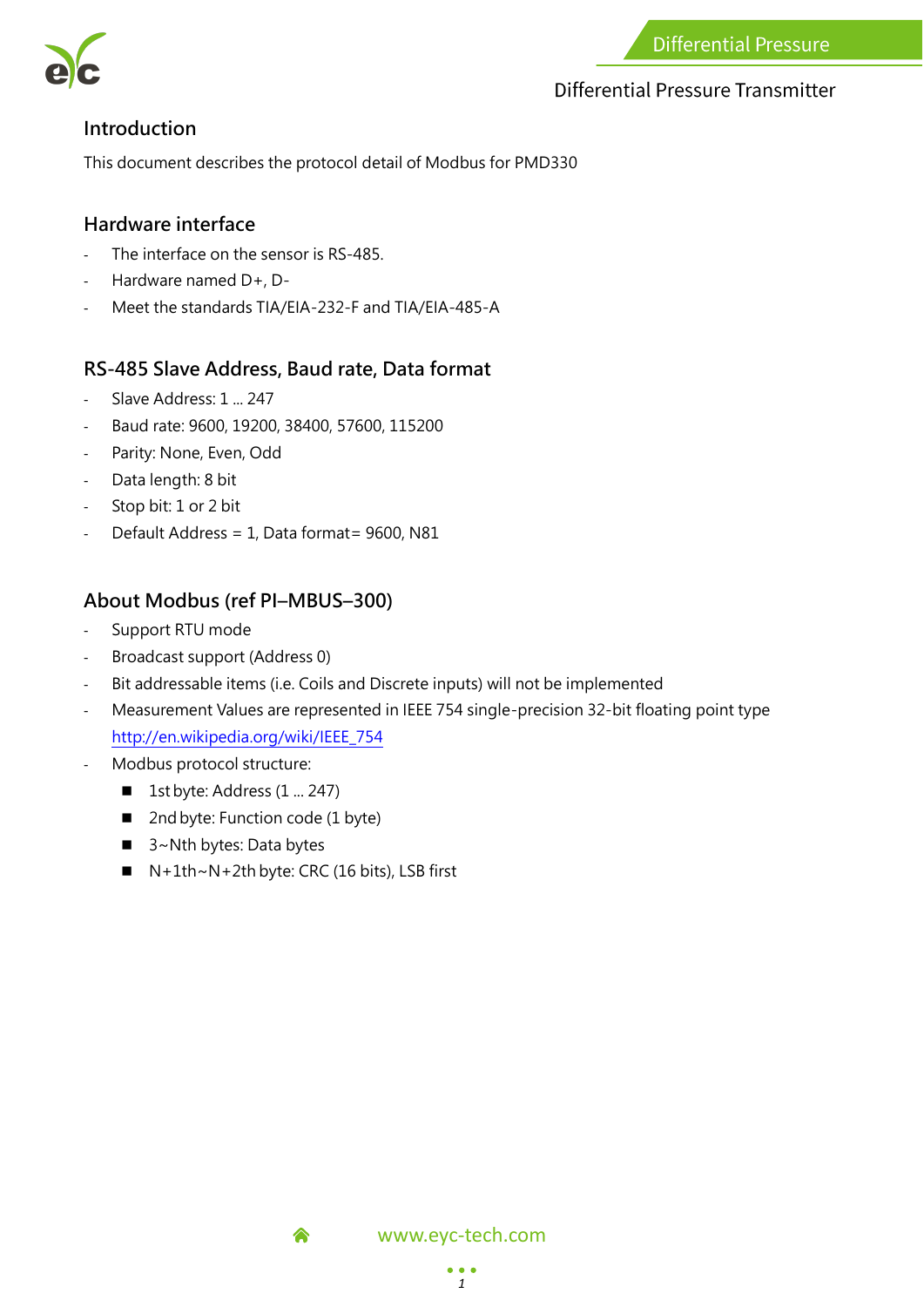

# Differential Pressure Transmitter

# **Instrument Holding Registers for application engineering(ex: ModScan)**

| Item<br>No.    | <b>Address</b> | <b>Address</b><br><b>HEX</b> | Parameter  | Point Type              | Data Type      | Unit               | Value  |
|----------------|----------------|------------------------------|------------|-------------------------|----------------|--------------------|--------|
|                |                |                              |            |                         |                |                    |        |
| $\mathbf{1}$   | 1025           | 0401H                        | Pressure   | <b>Holding Register</b> | Floating Pt.   | mBar               |        |
| $\overline{2}$ | 1029           | 0405H                        | Pressure   | <b>Holding Register</b> | Floating Pt.   | Pa                 |        |
| $\overline{3}$ | 1033           | 0409H                        | Pressure   | <b>Holding Register</b> | Floating Pt.   | hPa                |        |
| 4              | 1037           | 040DH                        | Pressure   | <b>Holding Register</b> | Floating Pt.   | kPa                |        |
| 5              | 1041           | 0411H                        | Pressure   | <b>Holding Register</b> | Floating Pt.   | mmH <sub>20</sub>  |        |
| 6              | 1045           | 0415H                        | Pressure   | <b>Holding Register</b> | Floating Pt.   | mmWS               |        |
| 7              | 1049           | 0419H                        | Pressure   | <b>Holding Register</b> | Floating Pt.   | inH <sub>2</sub> O |        |
| 8              | 1053           | 041DH                        | Pressure   | <b>Holding Register</b> | Floating Pt.   | mmHg               |        |
| 9              | 1057           | 0421H                        | Pressure   | <b>Holding Register</b> | 32-bit Integer | mBar               | x10000 |
| 10             | 1061           | 0425H                        | Pressure   | <b>Holding Register</b> | 32-bit Integer | Pa                 | x10000 |
| 11             | 1065           | 0429H                        | Pressure   | <b>Holding Register</b> | 32-bit Integer | hPa                | x10000 |
| 12             | 1069           | 042DH                        | Pressure   | Holding Register        | 32-bit Integer | kPa                | x10000 |
| 13             | 1073           | 0431H                        | Pressure   | Holding Register        | 32-bit Integer | mmH <sub>2</sub> O | x10000 |
| 14             | 1077           | 0435H                        | Pressure   | Holding Register        | 32-bit Integer | mmWS               | x10000 |
| 15             | 1081           | 0439H                        | Pressure   | Holding Register        | 32-bit Integer | inH <sub>2</sub> O | x10000 |
| 16             | 1085           | 043DH                        | Pressure   | <b>Holding Register</b> | 32-bit Integer | mmHq               | x10000 |
| 17             | 1089           | 0441H                        | Pressure   | <b>Holding Register</b> | Floating Pt.   | mmAq               |        |
| 18             | 1093           | 0445H                        | Pressure   | Holding Register        | 32-bit Integer | mmAq               | x10000 |
| 19             | 1097           | 0449H                        | Velocity   | <b>Holding Register</b> | Floating Pt.   | Config.            |        |
| 20             | 1101           | 044DH                        | Volumetric | <b>Holding Register</b> | Floating Pt.   | Config.            |        |
| 21             | 1105           | 0451H                        | Velocity   | <b>Holding Register</b> | 32-bit Integer | Config.            | x10000 |
| 22             | 1109           | 0455H                        | Volumetric | <b>Holding Register</b> | 32-bit Integer | Config.            | x10000 |

- The base address is 1 rather than 0 in ModScan application.

- The register shown on the table is 1 byte whereas the Modscan 2 bytes.

- So the corresponding value against address 1029 of the "table" would be address 1027 of the Modscan ( e.g. 05 of the table equals to 40003 of the Modscan )

- The unit of quantities 19 ... 22 is configurable. Please configures proper unit and span by using provided UIШ

|            |                        | <b>BRI</b> ModScal                                                     |  |  |  |
|------------|------------------------|------------------------------------------------------------------------|--|--|--|
|            | <b>Instrument Hold</b> | 0001<br>Address:                                                       |  |  |  |
| Item-      | Addresse               | 8<br>03:<br>Length:                                                    |  |  |  |
| No.~       | 1 byte                 |                                                                        |  |  |  |
| $1\circ$   | 01                     | $2 \text{ byte}$<br>40001:1<3B3EH>2                                    |  |  |  |
| $2\varphi$ | 05e                    | $40002: \frac{41}{\sqrt{41}}$<br>$40003:$ $K \times$ $\overline{7EDH}$ |  |  |  |
| 3e         | $09$ e                 | $40004:$ <sup>2</sup> <4273H><br>40005: <2000H>                        |  |  |  |
| 4e         | $13\degree$            | $40006: \langle 4495H \rangle$                                         |  |  |  |
|            |                        | 40007:<br>$\langle 0000H \rangle$<br>40008:<br>$\langle 0000H \rangle$ |  |  |  |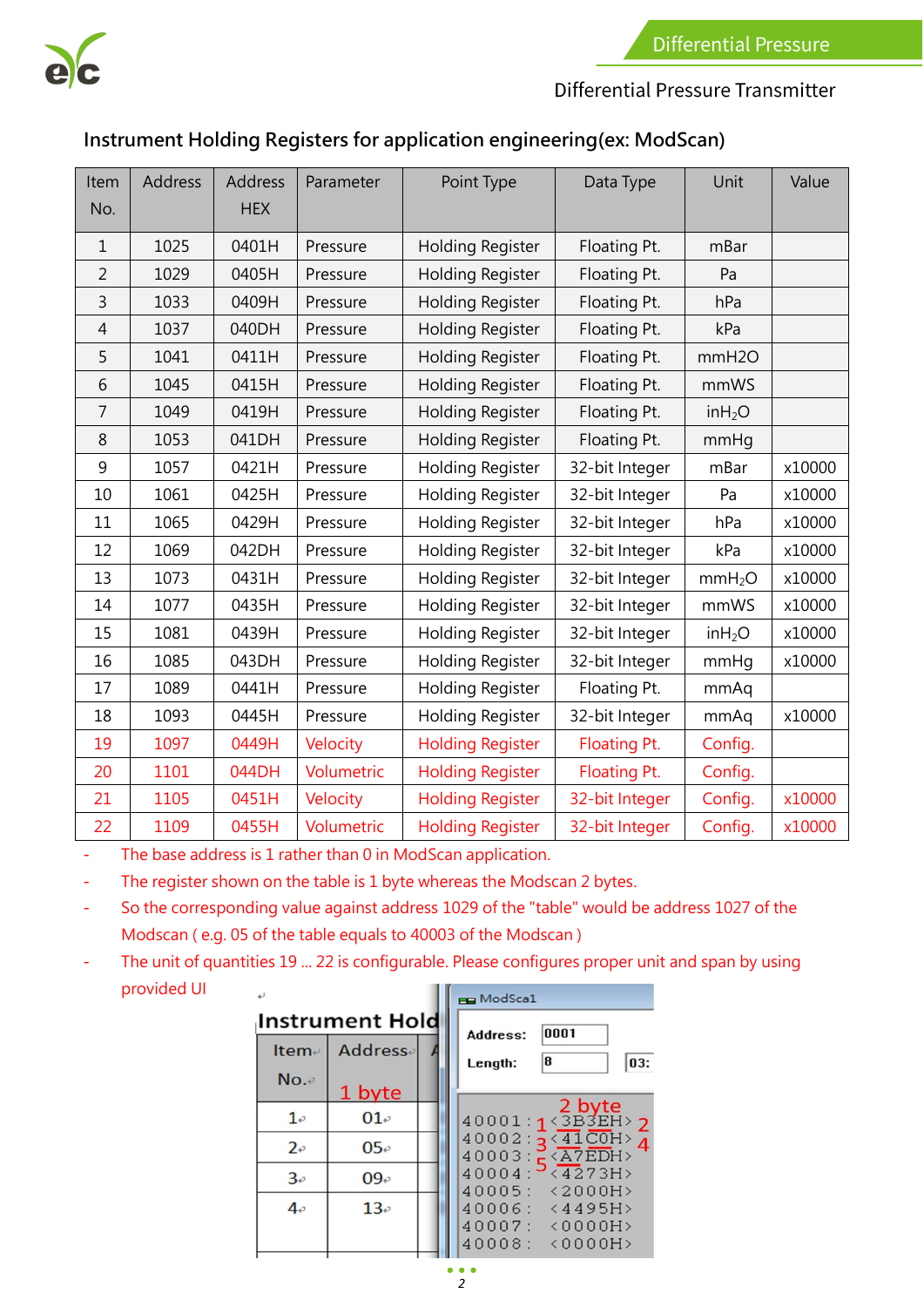

#### Differential Pressure Transmitter

#### **Instrument Holding Registers for software engineering**

| Item<br>No.    | <b>Address</b> | Address<br><b>HEX</b>                        | Parameter        | Data Bytes | Data Type    | Unit | Value     |
|----------------|----------------|----------------------------------------------|------------------|------------|--------------|------|-----------|
| Information    |                |                                              |                  |            |              |      |           |
| 1              | 49-64          | 0031H-0040H                                  | Serial Number    | 16 bytes   | <b>ASCII</b> |      |           |
|                |                |                                              |                  |            |              |      |           |
| $\overline{2}$ | 65-74          | 0041H-004AH                                  | Firmware version | 10 bytes   | <b>ASCII</b> |      |           |
|                |                | RS-485 Slave Address, Baud rate, Data format |                  |            |              |      |           |
| 3              | 83             | 0053H                                        | Slave Address    | 1 bytes    | unsigned     |      | $1 - 247$ |
|                |                |                                              |                  |            | Integer      |      |           |
| $\overline{4}$ | 85             | 0055H                                        | Baud rate        | 1 bytes    | unsigned     |      | 0:9600    |
|                |                |                                              |                  |            | Integer      |      | 1:19200   |
|                |                |                                              |                  |            |              |      | 2:38400   |
|                |                |                                              |                  |            |              |      | 3:57600   |
|                |                |                                              |                  |            |              |      | 4:115200  |
| 5              | 87             | 0057H                                        | Data type        | 1 bytes    | unsigned     |      | 0: N81    |
|                |                |                                              |                  |            | Integer      |      | 1: N82    |
|                |                |                                              |                  |            |              |      | 2:E81     |
|                |                |                                              |                  |            |              |      | 3:EB2     |
|                |                |                                              |                  |            |              |      | 4: O81    |
|                |                |                                              |                  |            |              |      | 5:082     |

#### **ASCII format, Item No. 1-2**

| 1st Word |     | 2nd Word |     | 3rd Word |     | 4th Word |     | 5th Word |     | 6th Word |     | 7th Word |     | 8th Word |     |
|----------|-----|----------|-----|----------|-----|----------|-----|----------|-----|----------|-----|----------|-----|----------|-----|
| Hi       | LO  | Hi       | Lo  | Hi       | LO  | Hi       | LO  | Hi       | Lo  | Hi       |     | Hi       | LO  |          | Lo  |
| byt      | bvt | bvt      | bvt | byt      | byt | byt      | byt | byt      | byt | byt      | byt | bvt      | bvt | byt      | byt |
|          | e   | e        | e   | e        | e   | e        | e   | e        | e   | e        | e   | e        | e   | e        | e   |

"ABCDEF0123456789" is represented in byte of hexadecimal as

 $<$ 41> $<$ 42> $<$ 43> $<$ 44> $<$ 45> $<$ 46> $<$ 30> $<$ 31> $<$ 32> $<$ 33> $<$ 34> $<$ 35> $<$ 36> $<$ 37> $<$ 38> $<$ 39>

#### **IEEE754 format**

| Data Hi Word, Hi Byte<br>Data Hi Word, Lo Byte |               | Data Lo Word, Hi Byte | Data Lo Word, Lo Byte |  |
|------------------------------------------------|---------------|-----------------------|-----------------------|--|
| I SEEE EEEE                                    | MMMM<br>EMMM. | MMMM<br>MMMM          | MMMM MMMM             |  |

Where

S represents the sign bit where 1 is negative and 0 is positive

- E is the two's complement exponent with an offset of 127 i.e. an exponent of zero is represented by 127, an exponent of 1 by 128 etc.
- M is the 23-bit normal mantissa. The highest bit is always 1 and, therefore, is not stored.

Using the above format the floating point number 23.83 is represented in byte of hexadecimal as  $<$ 41> $<$ BE $>$ <A3 $>$  $<$ D7 $>$ :

| Data Hi Word, Hi Byte | Data Hi Word, Lo Byte | Data Lo Word, Hi Byte | Data Lo Word, Lo Byte |
|-----------------------|-----------------------|-----------------------|-----------------------|
| 0x41                  | 0xBE                  | 0xA3                  | 0xD7                  |

#### www.eyc-tech.com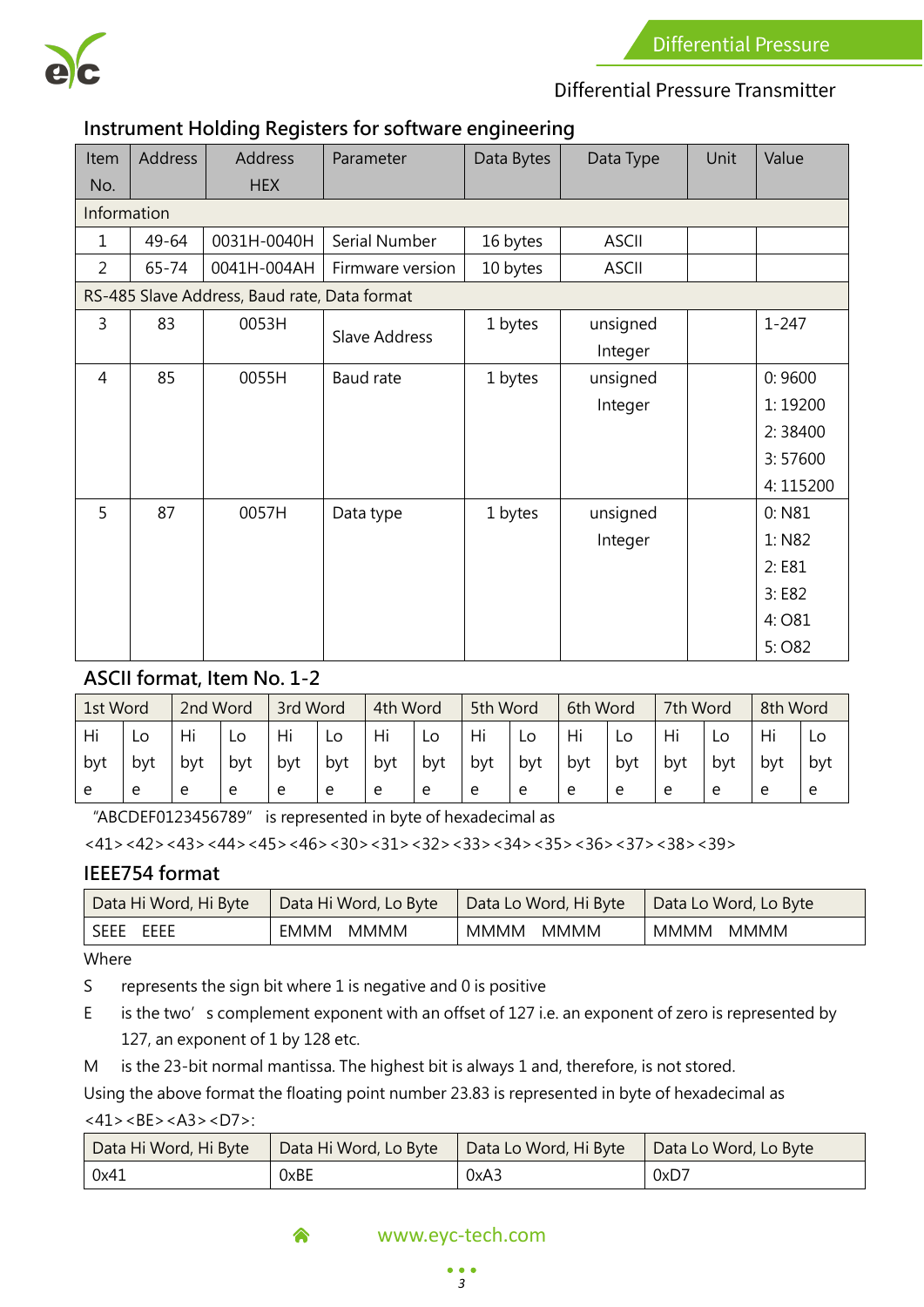

# Differential Pressure Transmitter

# **Communication Examples**

#### **Read Pressure [mBar] IEEE 754**

| Request the host (PC or PLC) to polling the data of PMD330 |               |             |             |  |  |  |
|------------------------------------------------------------|---------------|-------------|-------------|--|--|--|
| <b>Field Name</b>                                          | Value         | Type        | <b>Byte</b> |  |  |  |
| <b>Slave Address</b>                                       | $1 \dots 247$ | <b>Byte</b> | 1           |  |  |  |
| Read Holding registers                                     | 03            | Byte        |             |  |  |  |
| Starting Address Hi                                        | 0x04          | Byte        |             |  |  |  |
| <b>Starting Address Lo</b>                                 | 0x00          | Byte        |             |  |  |  |
| No. of registers Hi                                        | 0x00          | Byte        |             |  |  |  |
| No. of registers Lo                                        | 0x02          | Byte        |             |  |  |  |
| CRC Lo                                                     | CRC Lo        | Byte        | 1           |  |  |  |
| CRC Hi                                                     | CRC Hi        | Byte        |             |  |  |  |

\*Registers of Pressure IEEE 754 are 0x0400 ~ 0x0403

| Response PMD330 response data to the host (PC or PLC) |               |             |             |  |  |  |
|-------------------------------------------------------|---------------|-------------|-------------|--|--|--|
| <b>Field Name</b>                                     | Value         | <b>Type</b> | <b>Byte</b> |  |  |  |
| Slave Address                                         | $1 \dots 247$ | <b>Byte</b> | 1           |  |  |  |
| Read Holding registers                                | 03            | <b>Byte</b> | 1           |  |  |  |
| <b>Byte Count</b>                                     | 04            | Byte        | 1           |  |  |  |
| IEEE 754 Data Lo Word, Hi Byte                        | 0x77          | Byte        | 1           |  |  |  |
| IEEE 754 Data Lo Word, Lo Byte                        | 0xCF          | <b>Byte</b> | 1           |  |  |  |
| IEEE 754 Data Hi Word, Hi Byte                        | 0x42          | Byte        | 1           |  |  |  |
| IEEE 754 Data Hi Word, Lo Byte                        | 0x13          | Byte        | 1           |  |  |  |
| CRC Lo                                                | CRC Lo        | Byte        | 1           |  |  |  |
| CRC Hi                                                | CRC Hi        | <b>Byte</b> | 1           |  |  |  |

\* the floating point number 36.87 is represented in byte of hexadecimal as <42><13><77><CF>



<mark>▲</mark>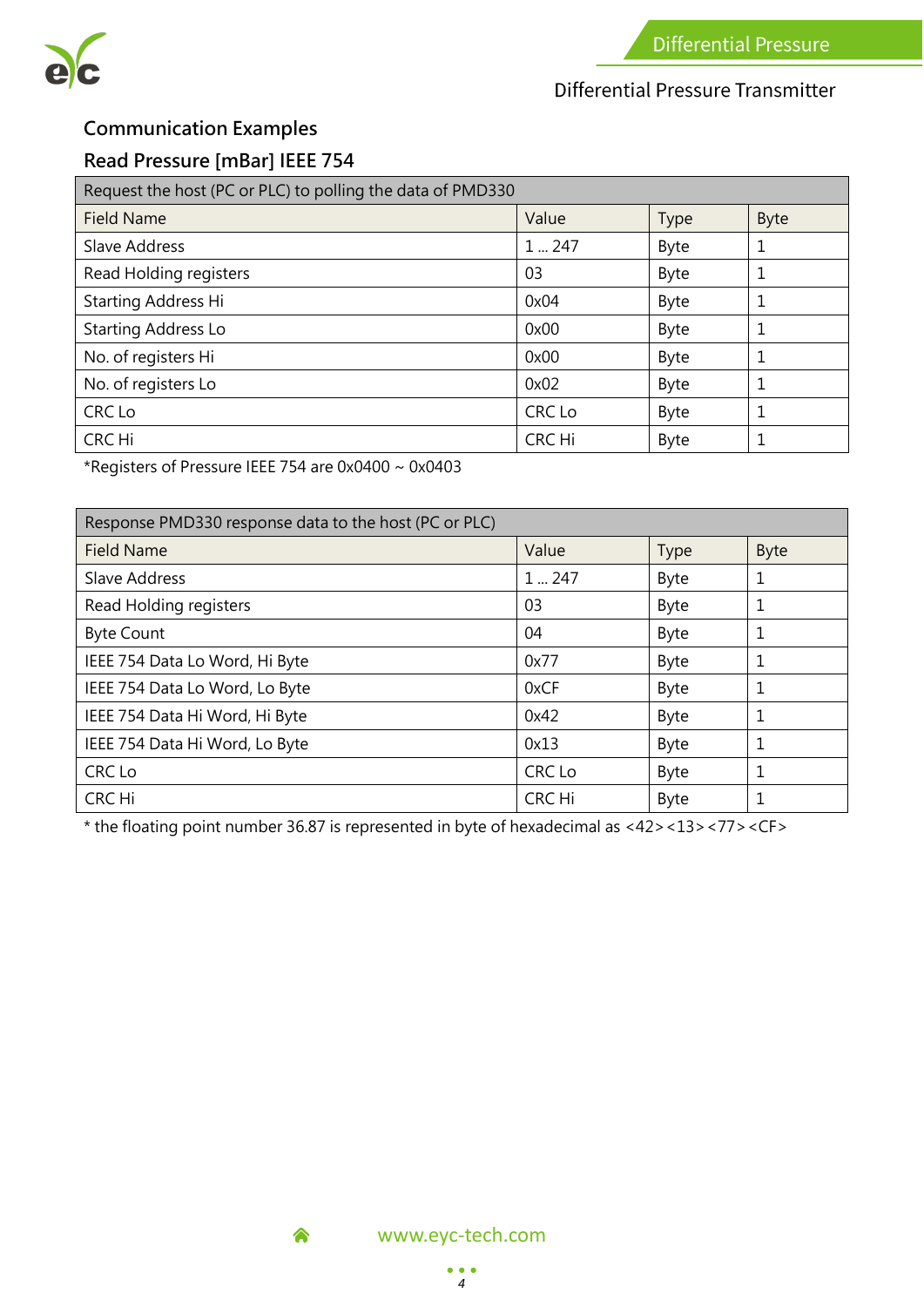

# Differential Pressure Transmitter

# **Read Pressure [mBar] 32-bit Integer**

| Request the host (PC or PLC) to polling the data of PMD330 |        |             |             |  |  |  |
|------------------------------------------------------------|--------|-------------|-------------|--|--|--|
| <b>Field Name</b>                                          | Value  | <b>Type</b> | <b>Byte</b> |  |  |  |
| Slave Address                                              | 1247   | Byte        | 1           |  |  |  |
| Read Holding registers                                     | 03     | Byte        | 1           |  |  |  |
| Starting Address Hi                                        | 0x04   | Byte        | 1           |  |  |  |
| <b>Starting Address Lo</b>                                 | 0x20   | Byte        | 1           |  |  |  |
| No. of registers Hi                                        | 0x00   | Byte        | 1           |  |  |  |
| No. of registers Lo                                        | 0x02   | Byte        | 1           |  |  |  |
| CRC Lo                                                     | CRC Lo | Byte        | 1           |  |  |  |
| CRC Hi                                                     | CRC Hi | Byte        | 1           |  |  |  |

\*Registers of pressure 32-bit Integer are 0x0420 ~ 0x0423

| Response PMD330 response data to the host (PC or PLC) |        |             |             |  |  |  |
|-------------------------------------------------------|--------|-------------|-------------|--|--|--|
| <b>Field Name</b>                                     | Value  | <b>Type</b> | <b>Byte</b> |  |  |  |
| Slave Address                                         | 1247   | Byte        | 1           |  |  |  |
| Read Holding registers                                | 03     | Byte        | 1           |  |  |  |
| <b>Byte Count</b>                                     | 04     | <b>Byte</b> | 1           |  |  |  |
| Hi Word, Hi Byte                                      | 0x11   | <b>Byte</b> | 1           |  |  |  |
| Hi Word, Lo Byte                                      | 0x22   | <b>Byte</b> | 1           |  |  |  |
| Lo Word, Hi Byte                                      | 0x33   | Byte        | 1           |  |  |  |
| Lo Word, Lo Byte                                      | 0x44   | <b>Byte</b> | 1           |  |  |  |
| CRC Lo                                                | CRC Lo | <b>Byte</b> | 1           |  |  |  |
| CRC Hi                                                | CRC Hi | <b>Byte</b> | 1           |  |  |  |

\* the 32-bit Integer number 287454020 is represented in byte of hexadecimal as <11><22><33><44>



<mark>▲</mark>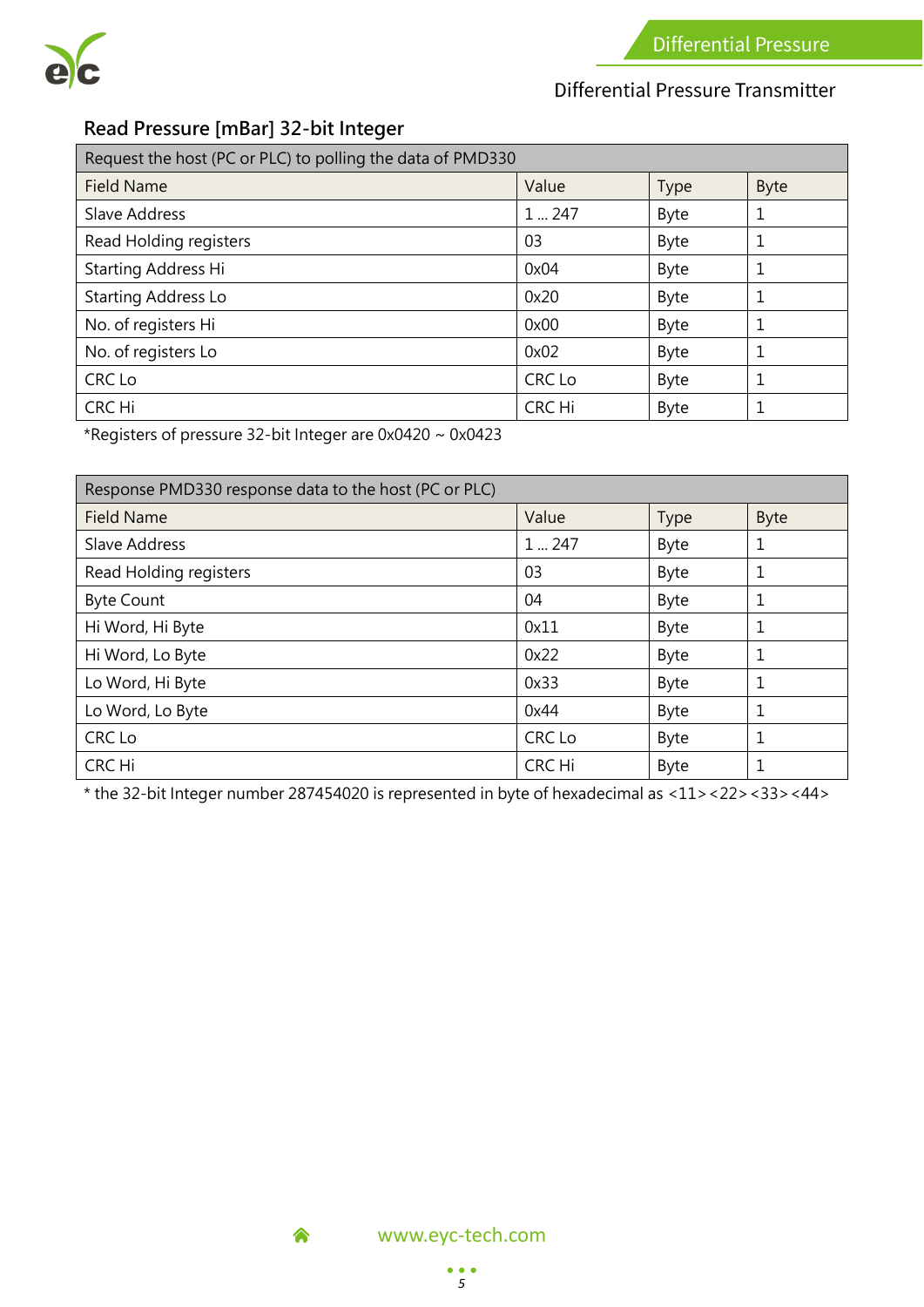

# Differential Pressure Transmitter

#### **Read Serial No.**

| Request the host (PC or PLC) to polling the data of PMD330 |        |             |             |  |  |  |
|------------------------------------------------------------|--------|-------------|-------------|--|--|--|
| <b>Field Name</b>                                          | Value  | <b>Type</b> | <b>Byte</b> |  |  |  |
| Slave Address                                              | 1247   | Byte        | 1           |  |  |  |
| Read Holding registers                                     | 03     | Byte        | 1           |  |  |  |
| Starting Address Hi                                        | 0x00   | Byte        | 1           |  |  |  |
| <b>Starting Address Lo</b>                                 | 0x30   | Byte        | 1           |  |  |  |
| No. of registers Hi                                        | 0x00   | Byte        | 1           |  |  |  |
| No. of registers Lo                                        | 0x08   | Byte        | 1           |  |  |  |
| CRC Lo                                                     | CRC Lo | <b>Byte</b> |             |  |  |  |
| CRC Hi                                                     | CRC Hi | <b>Byte</b> |             |  |  |  |

\*Registers of Serial No. are 0x30 ~ 0x3F

| Response PMD330 response data to the host (PC or PLC) |        |             |              |  |  |  |
|-------------------------------------------------------|--------|-------------|--------------|--|--|--|
| <b>Field Name</b>                                     | Value  | Type        | <b>Byte</b>  |  |  |  |
| Slave Address                                         | 1247   | Byte        | $\mathbf{1}$ |  |  |  |
| Read Holding registers                                | 03     | Byte        | $\mathbf{1}$ |  |  |  |
| <b>Byte Count</b>                                     | 10     | Byte        | $\mathbf 1$  |  |  |  |
| 1st Word, Lo byte                                     | 0x4E   | Byte        | $\mathbf 1$  |  |  |  |
| 1st Word, Hi byte                                     | 0x53   | Byte        | $\mathbf{1}$ |  |  |  |
| 2nd Word, Lo byte                                     | 0x31   | Byte        | $\mathbf 1$  |  |  |  |
| 2nd Word, Hi byte                                     | 0x30   | Byte        | $\mathbf 1$  |  |  |  |
| 3rd Word, Lo byte                                     | 0x33   | Byte        | $\mathbf 1$  |  |  |  |
| 3rd Word, Hi byte                                     | 0x32   | Byte        | $\mathbf{1}$ |  |  |  |
| 4th Word, Lo byte                                     | 0x35   | Byte        | $\mathbf{1}$ |  |  |  |
| 4th Word, Hi byte                                     | 0x34   | Byte        | 1            |  |  |  |
| 5th Word, Lo byte                                     | 0x37   | Byte        | $\mathbf{1}$ |  |  |  |
| 5th Word, Hi byte                                     | 0x36   | Byte        | $\mathbf{1}$ |  |  |  |
| 6th Word, Lo byte                                     | 0x39   | Byte        | $\mathbf 1$  |  |  |  |
| 6th Word, Hi byte                                     | 0x38   | Byte        | $\mathbf 1$  |  |  |  |
| 7th Word, Lo byte                                     | 0x42   | Byte        | $\mathbf 1$  |  |  |  |
| 7th Word, Hi byte                                     | 0x41   | Byte        | $\mathbf 1$  |  |  |  |
| 8th Word, Lo byte                                     | 0x44   | Byte        | $\mathbf{1}$ |  |  |  |
| 8th Word, Hi byte                                     | 0x43   | Byte        | $\mathbf 1$  |  |  |  |
| CRC Lo                                                | CRC Lo | Byte        | $\mathbf 1$  |  |  |  |
| CRC Hi                                                | CRC Hi | <b>Byte</b> | 1            |  |  |  |

\*example of Serial No. is "SN0123456789ABCD"

<mark>▲</mark>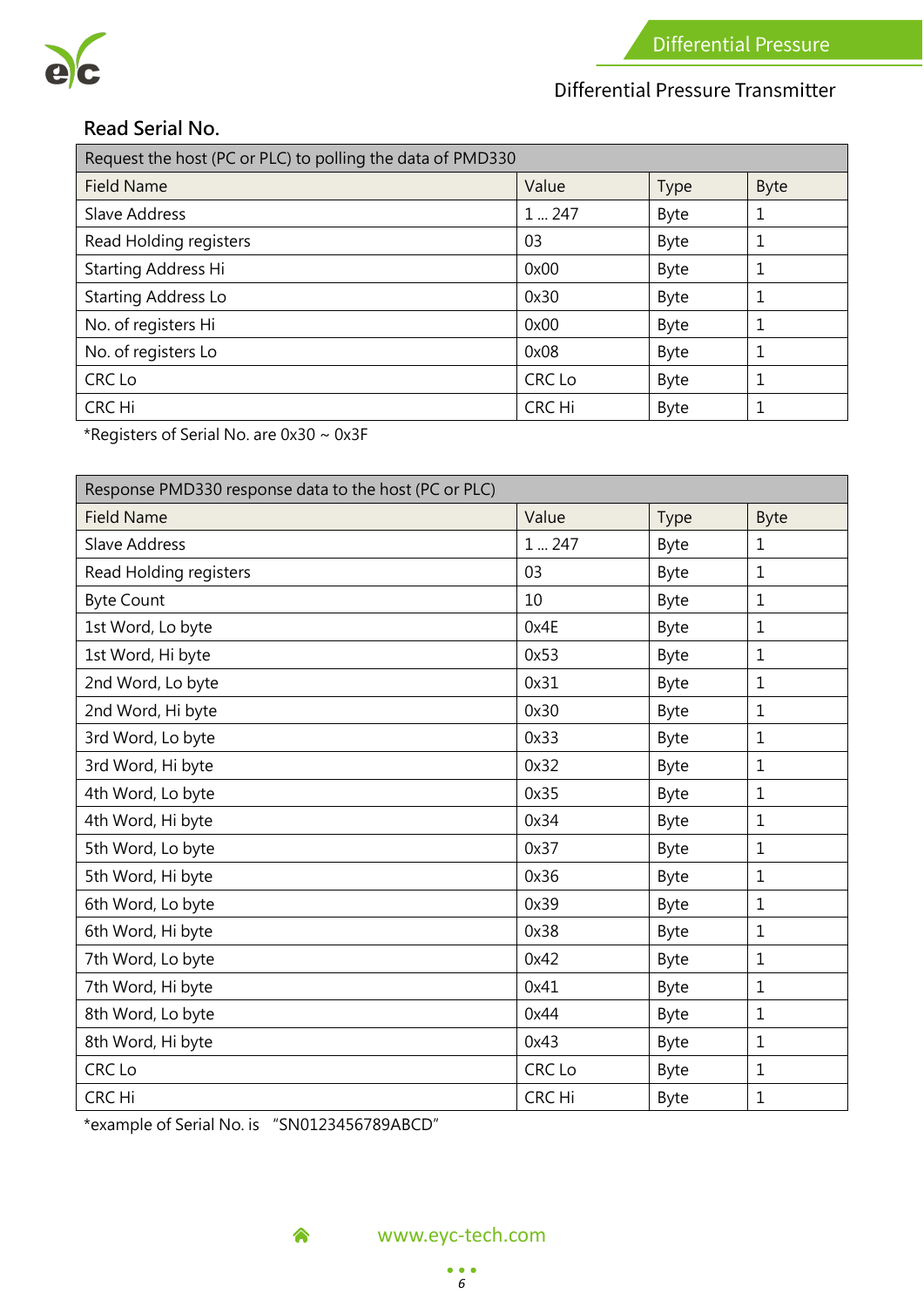

# Differential Pressure Transmitter

#### **Read Firmware Version**

| Request the host (PC or PLC) to polling the data of PMD330 |        |             |             |  |
|------------------------------------------------------------|--------|-------------|-------------|--|
| <b>Field Name</b>                                          | Value  | <b>Type</b> | <b>Byte</b> |  |
| Slave Address                                              | 1247   | Byte        | 1           |  |
| Read Holding registers                                     | 03     | Byte        | 1           |  |
| Starting Address Hi                                        | 0x00   | Byte        | 1           |  |
| <b>Starting Address Lo</b>                                 | 0x40   | Byte        | 1           |  |
| No. of registers Hi                                        | 0x00   | Byte        |             |  |
| No. of registers Lo                                        | 0x05   | Byte        | 1           |  |
| CRC Lo                                                     | CRC Lo | Byte        | 1           |  |
| CRC Hi                                                     | CRC Hi | Byte        | 1           |  |

\*Registers of Firmware Version are 0x40 ~ 0x49

| Response PMD330 response data to the host (PC or PLC) |        |             |      |  |
|-------------------------------------------------------|--------|-------------|------|--|
| <b>Field Name</b>                                     | Value  | <b>Type</b> | Byte |  |
| Slave Address                                         | 1247   | Byte        | 1    |  |
| Read Holding registers                                | 03     | Byte        | 1    |  |
| <b>Byte Count</b>                                     | 0x0A   | Byte        | 1    |  |
| 1st Word, Lo byte                                     | 0x31   | Byte        | 1    |  |
| 1st Word, Hi byte                                     | 0x56   | Byte        | 1    |  |
| 2nd Word, Lo byte                                     | 0x33   | Byte        | 1    |  |
| 2nd Word, Hi byte                                     | 0x32   | Byte        | 1    |  |
| 3rd Word, Lo byte                                     | 0x2E   | Byte        | 1    |  |
| 3rd Word, Hi byte                                     | 0x34   | Byte        | 1    |  |
| 4th Word, Lo byte                                     | 0x36   | Byte        | 1    |  |
| 4th Word, Hi byte                                     | 0x35   | Byte        | 1    |  |
| 5th Word, Lo byte                                     | 0x38   | Byte        | 1    |  |
| 5th Word, Hi byte                                     | 0x37   | Byte        | 1    |  |
| CRC Lo                                                | CRC Lo | Byte        | 1    |  |
| CRC Hi                                                | CRC Hi | Byte        | 1    |  |

\*example of Firmware Version is "V1234.5678"

<mark>▲</mark>

# **Revise history**

- V1 2021\_06\_09 Initial